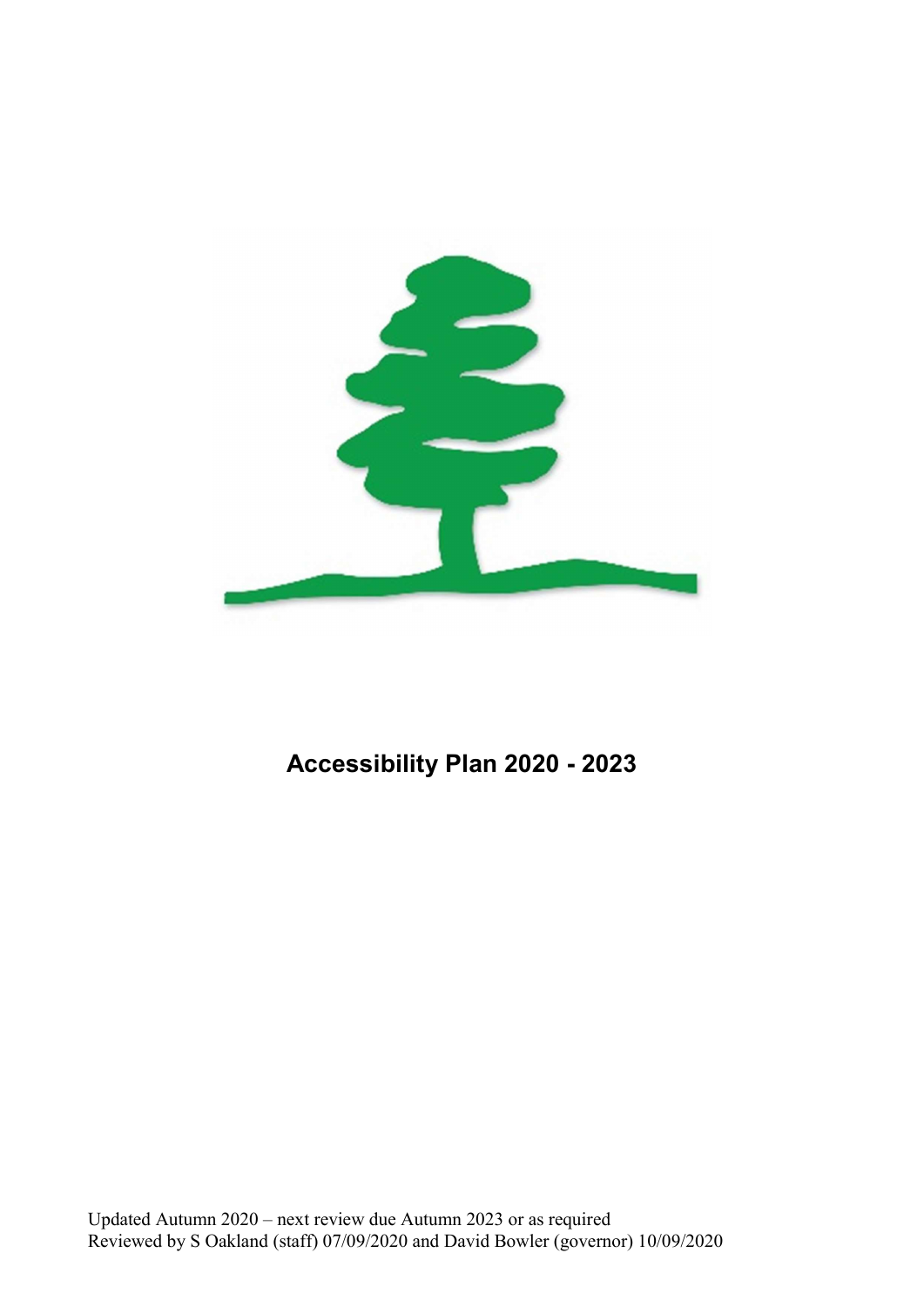# St Bartholomew's Primary School, Quorn

### Accessibility Plan 2020-2023

### Introduction

Duties under Part 5A of the Disability Discrimination Act require the governing body to:

- promote equality of opportunity for disabled people: pupils, staff, parents, carers and other people who use the school or may wish to; and
- prepare and publish a disability equality scheme to show how they will meet these duties.

This scheme and the accompanying action plans set out how the governing body will promote equality of opportunity for disabled people.

Duties in Part 4 of the Disability Discrimination Act require the governing body to plan to increase access to education for disabled pupils in 3 ways:

- increasing the extent to which disabled pupils can participate in the school curriculum;
- improving the environment of the school to increase the extent to which disabled pupils can take advantage of education and associated services;
- improving the delivery to disabled pupils of information which is provided in writing for pupils who are not disabled.

This scheme incorporates the school's plans to increase access to education for disabled pupils.

# 1.1 The purpose and direction of the school's scheme.

- 1.1.1 At St Bartholomew's Primary School, we are committed to establishing equality for all students, their parents, staff and other users of the school. This is reflected in our school's vision statement and aims succinctly appraised:
- :

- 1.1.2 The Disability Discrimination Act, (2006) requires us to have due regard to the following duties in all that we do:
	- promote equality of opportunity between disabled people and other people
	- eliminate discrimination that is unlawful under the Disability Discrimination Act 1995
	- eliminate disability related harassment
	- promote positive attitudes towards disabled people

We are committed to a Caring Ethos, Valuing the Individual, Promoting Inclusion and Lifelong Learning.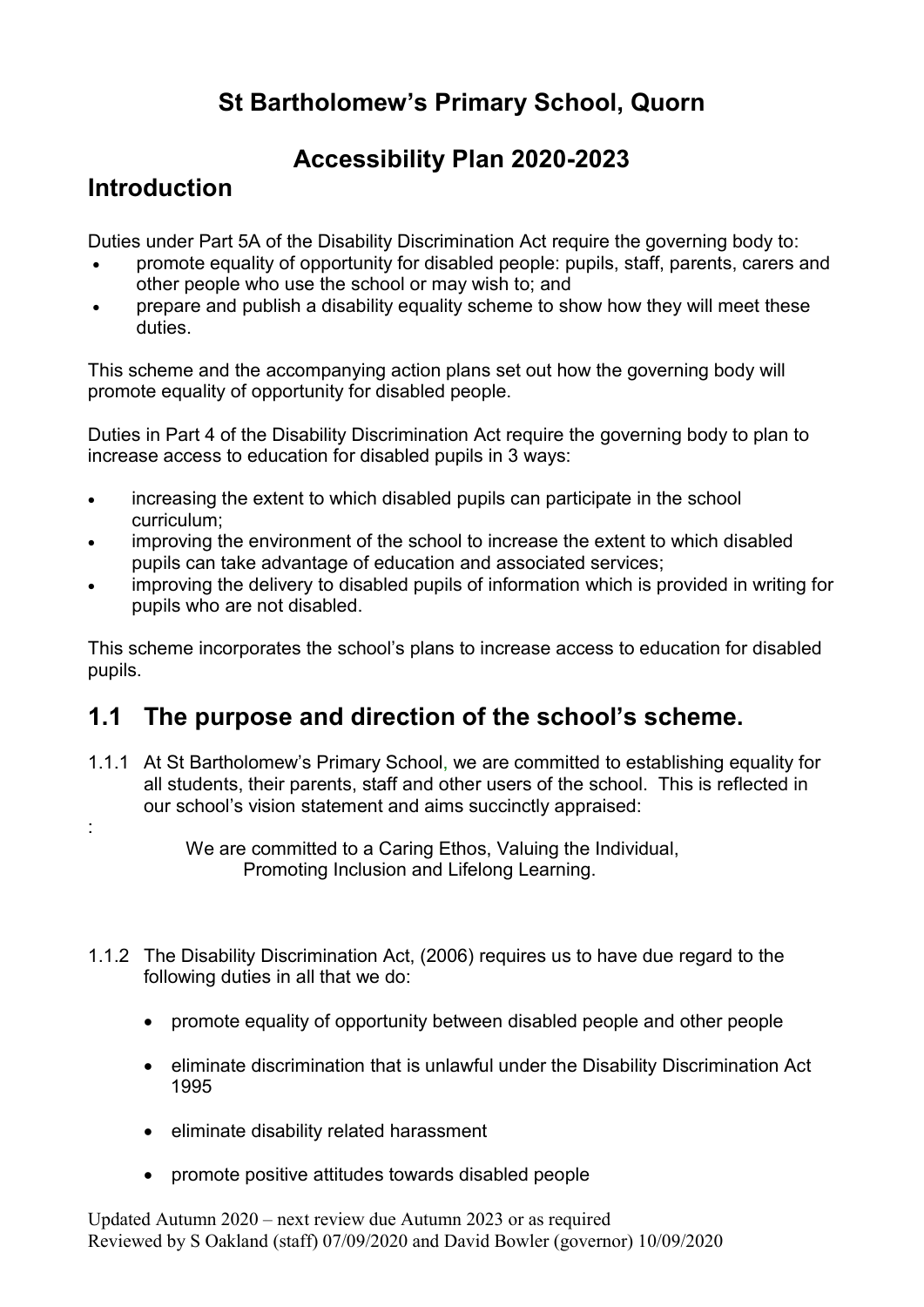- encourage participation by disabled people in public life
- take steps to meet disabled people's needs, even if this requires more favourable treatment.

This scheme aims to set out how we will meet these general duties.

- 1.1.3 This scheme sits alongside our Accessibility Plan
- 1.1.4 It is the responsibility of the whole school community to implement this scheme in a manner which promotes the inclusive ethos of our school.

### 1.2 The Involvement of Disabled Children and Young People, Staff and Parents

1.2.1 Our Disabled stakeholders will be involved in the following ways:

> Our HSSS Sub Committee of Governors will inspect the site regularly taking this into account.

- A consultative group of disabled pupils, staff and parents will be involved in the review of our policies and procedures.
- We will provide parental surveys to give the opportunity for disabled people to disclose their disability. Outcomes from the surveys will be used to identify and address any issues raised.

We will provide and undertake pupil surveys and interviews as part of the normal cycle of self-evaluation. The outcomes will be used to identify and address any issues relating to a child or young person's disability.

 Staff opinion regarding accessibility of work and related areas such as equipment and buildings will be sought during Performance reviews.

- 1.2.1 We do not presume that the views held by the parents of a disabled child or young person are shared by that child or young person, and therefore always seek to gain the views of both parent and child and act in a sensitive and consultative manner to address any issues arising.
- 1.2.2 When seeking the views of disabled people, we use their preferred means of communication.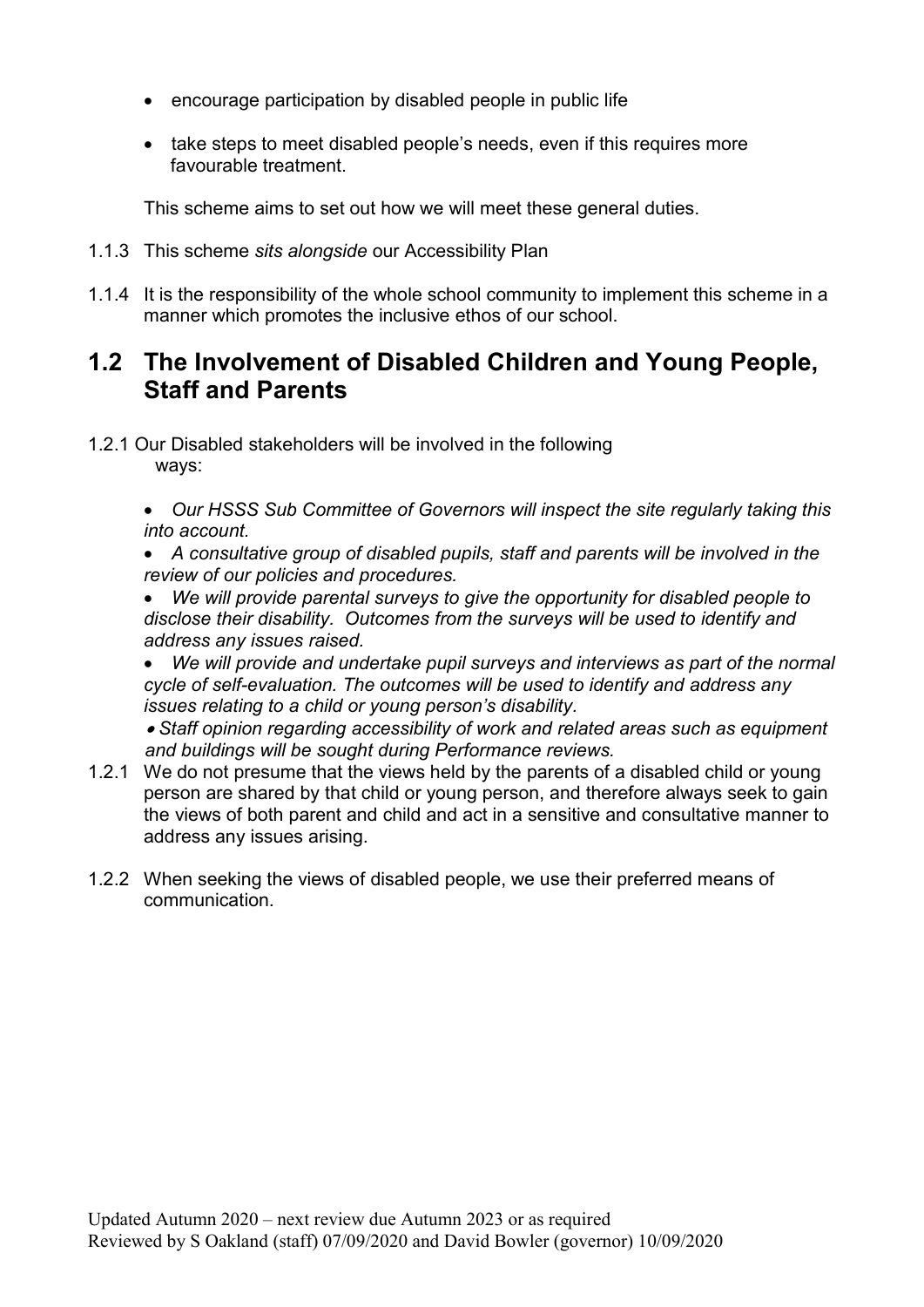# 1.3 Gathering Information

- 1.3.1 Disabled pupils and staff are identified through self-declaration, on admission form and staff and pupil input. Data protection legislation will be observed in sharing this information.
- 1.3.2 Disabled parents, governors and other school users are identified through selfdeclaration. Data protection legislation will be observed in sharing this information.
- 1.3.3 We explain to parents, staff, governors, community users and pupils why the information about disability is needed.
- 1.3.4 The information about disabled staff, pupils, parents and carers will be used to assess:
	- The effect of our policies and practices on the recruitment, development and retention of disabled employees
	- The effect of our policies and practices on the educational opportunities available to, and achievements of, disabled pupils.
- 1.3.5 The information about disabled parents and community users will be used to assess:
	- The effect of our policies and practices on the involvement of parents in their child's education
	- The effect of our policies and practices on the involvement of disabled users in community activities.
- 1.3.6 Information on staff will be analysed in respect of the representation of disabled people:
	- In all aspects of the work of the school, for example: teaching, teaching support, administrative support; site staff; cleaners; lunchtime staff
- 1.3.7 The analysis of information about disabled staff will be used to contribute towards the understanding of how policies and procedures impact on their recruitment and retention. It is our aim to:
	- Attract a wide field for recruitment, including disabled people
	- Retain the experience and skills of employees who become disabled during their working life and avoid the costs of recruiting and training new people;
	- Develop in-house expertise about what disabled staff and/or pupils may require;
	- Provide positive role models for children and young people;
	- Bring different life experiences and new skills and perspective to the school; and
	- Help foster good relations with all employees by showing that everyone is valued and treated fairly.

When necessary we will use the services of Access to Work to ensure we make every reasonable adjustment to meet the needs of disabled staff.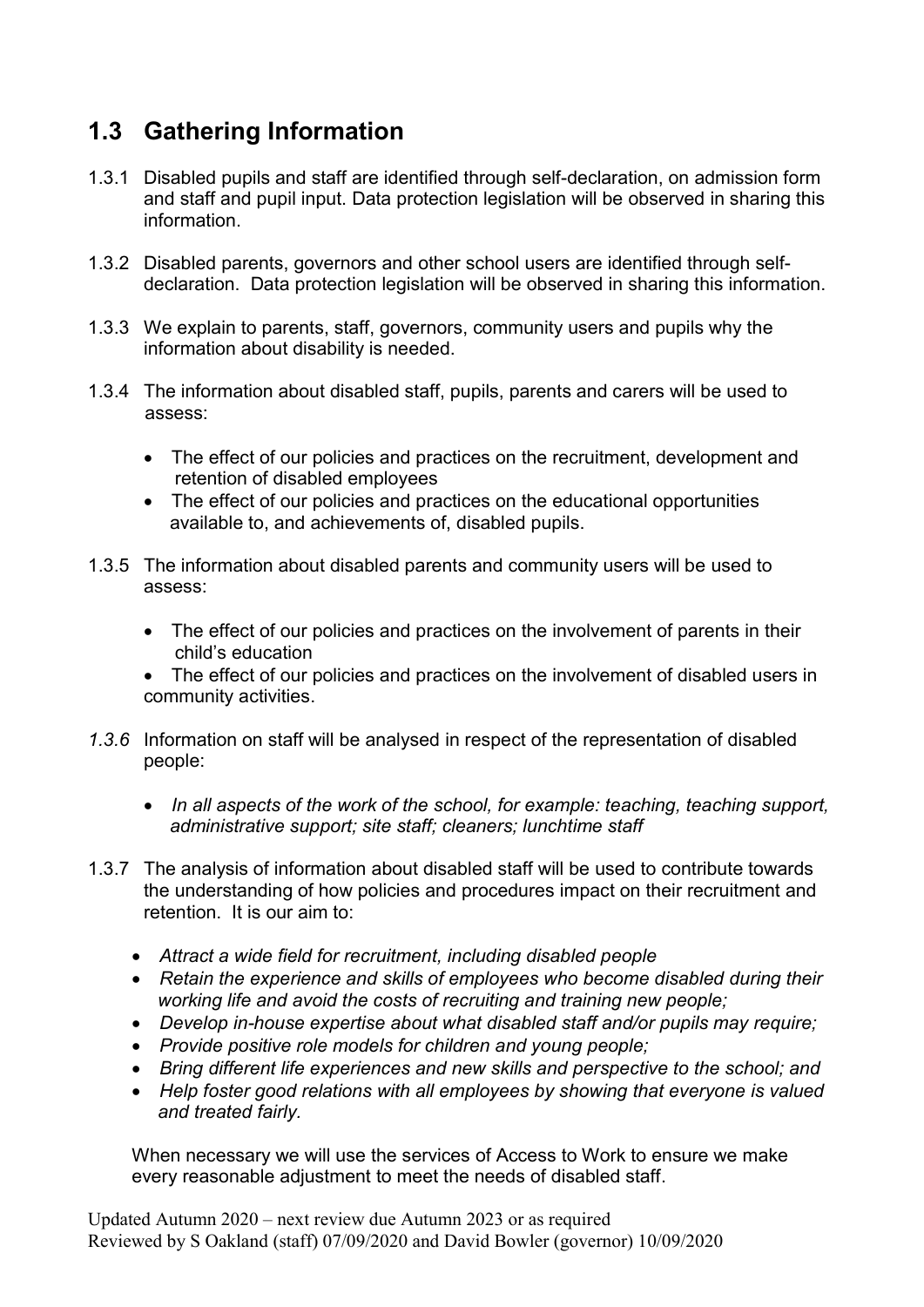- 1.3.8 Information collected about disabled children will contribute towards the understanding of how policies and procedures impact on their opportunities and achievement. It is our aim to improve:
	- Opportunities for disabled learners to take positions of responsibility;
	- Satisfaction and enjoyment levels across a range of school activities;
	- Aspirations and ambitions for the future;
	- Successful transition into the next stages of education, training or employment;
	- Access to school trips;
	- Involvement in after school clubs and activities:
	- Attainment and achievement of disabled learners
	- Admissions of disabled learners
- 1.3.9 Information collected about disabled parents will contribute towards the understanding of how policies and procedures impact on their ability to support their child's education and the ease in which they can carry out day to day communication with school. It is our aim to:
	- Use disabled people's preferred means of communication when contacting parents, meeting with them or sharing information with them;
	- Ensure disabled parents are encouraged to meet with teachers to discuss their child's progress and that every reasonable step is taken to remove barriers to attending parents' evening. Where attendance is not possible because of a disability, make alternative arrangements;
	- Give disabled parents priority when arranging events and meetings e.g. By considering seating arrangements for a school drama production;
	- Give disabled parents preferential parking rights;
	- To identify and ensure the needs of young carers are met;
- 1.3.10 Information collected about disabled governors will contribute towards the understanding of how school policies and procedures impact on recruitment and retention and their ability to take a full and active part in governors' activities. It is our aim to improve:
	- The representation of disabled people on the governing body;
	- The accessibility of meetings for disabled governors;
	- The accessibility of other governors activities.
- 1.3.11 Information collected about disabled users of the school will contribute towards the understanding of how school policies and procedures impact on their ability to take a full and active part in community activities. It is our aim to:
	- Encourage community groups to ensure their activities are accessible;
	- Give due regard to disabled community users when revising school policies and procedures.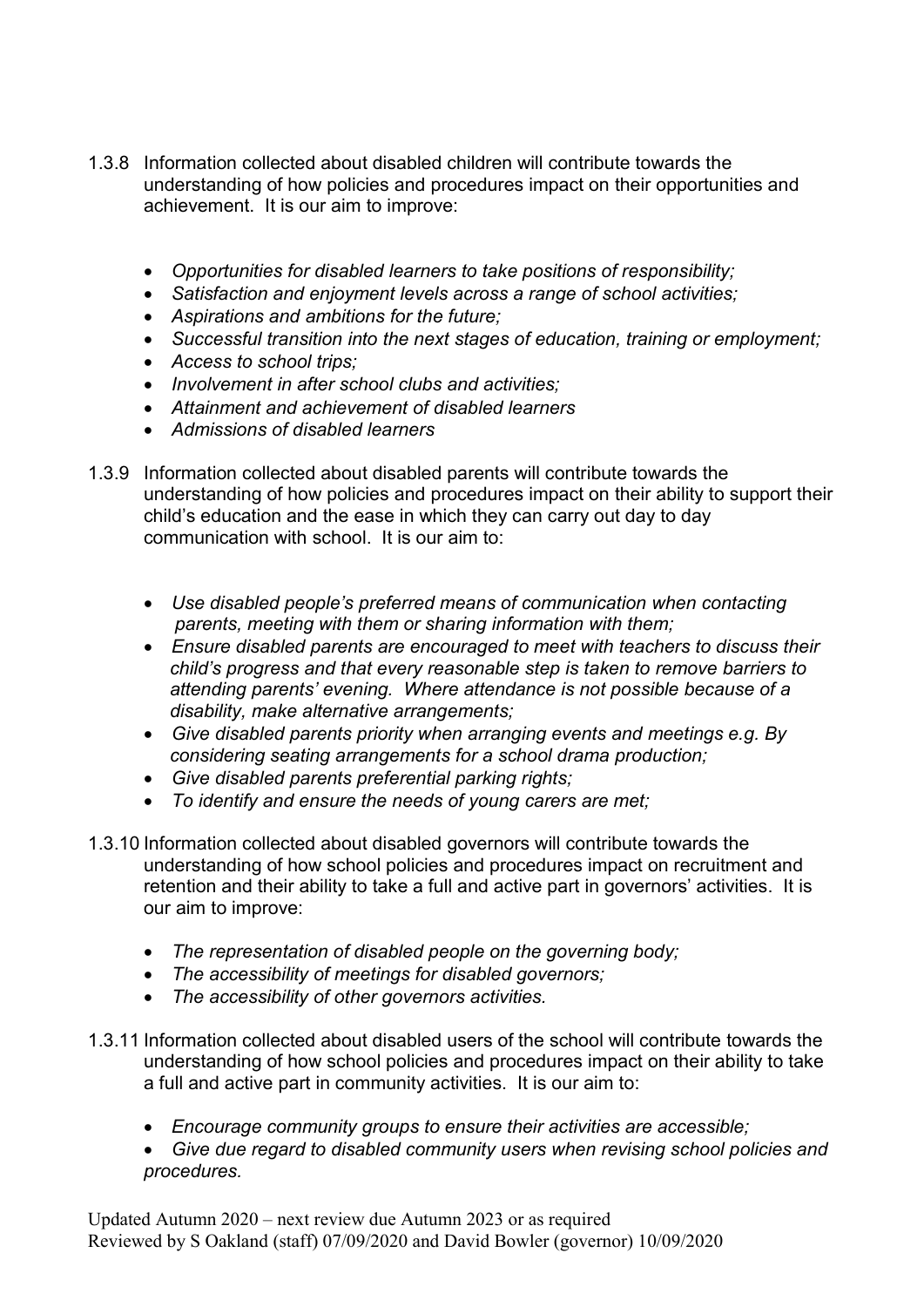### 1.4 Impact Assessment

- 1.4.1 In line with the Disability Rights Commission 2006 guidance, impact assessments will involve disabled people at an appropriate point. The commitment to involving disabled people should not become burdensome on them. In some instances, the involvement of disabled people might not be necessary e.g. where they have already been involved in assessing a similar situation. Our impact assessments will always involve someone who is involved with the designing and implementation of the policy or practice.
- 1.4.2 Wherever possible, evaluative data to show the impact of policies on disabled people will be collated. Anecdotal evidence will also be used, e.g. informal feedback from a disabled person about the impact of a policy or procedure.
- 1.4.3 As a first step towards assessing the impact of policies on disabled people, the policies of the school will be screened to identify their level of relevance and potentially their impact on disabled people. Policies with a high relevance will take priority for review. (This analysis will be added as Appendix One)
- 1.4.4 A schedule will be written for the review of all policies over the lifetime of this scheme. (This schedule will be added as Appendix One)
- 1.4.5 Our disabled consultative group will be involved at a suitable point in the revision of these policies.
- 1.4.6 The review of school practices should be undertaken periodically to assess impact upon disables pupils and where relevant other stakeholders (Impact Assessment). Review should identify areas where consultation with our Disability Consultative Group is necessary and appropriate modification should be made to increase accessibility.

Practices assessed will include:

- Recruitment practices
- Teaching approaches
- Classroom routines
- Registration routines
- Homework
- Office routines
- Communication with staff
- Communication with parents
- $\bullet$  PE
- Differentiation of the curriculum
- Access to equipment
- Bullying
- Behaviour
- Transition

This list will be extended as further practices are identified.

1.4.7 Issues arising from the impact assessment will be prioritised and added as an appendix to the Action Plan.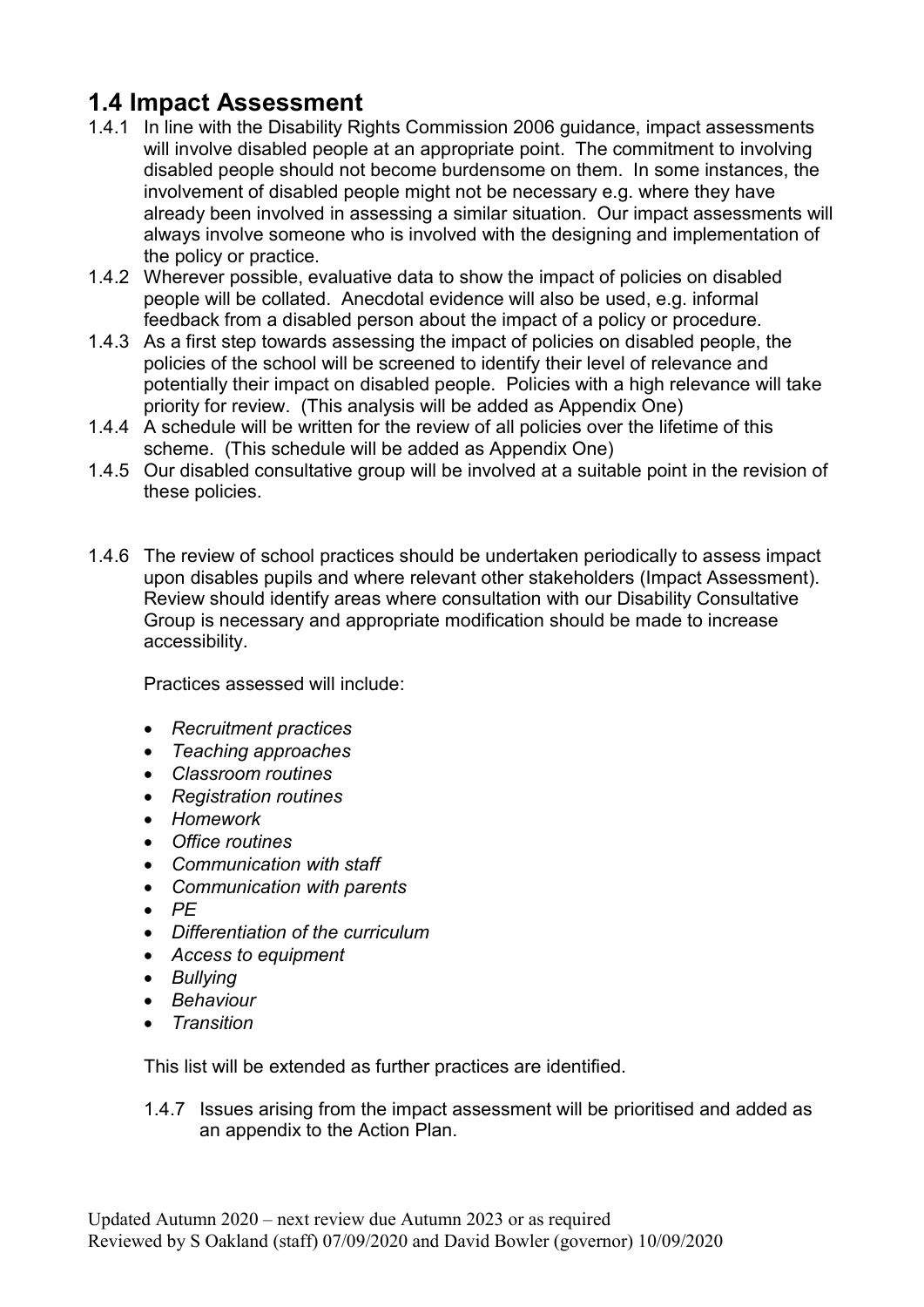- 1.4.8 All future policies, procedures and practices will be assessed as they are written or planned, prior to introduction. This will be facilitated by relevant consultation with our Disability Consultative Group
- 1.4.9 Following impact assessment of new policies, procedures and practices, reasonable adjustments will be made to ensure equality of experience for disabled people.

### 2: Planning for Action

#### 2.1 Arrangements for the First Action Plan

- 2.1.1 In line with the Disability Rights Commission guidance, our Action Plan includes information on:
	- information gathering mechanisms,
	- The mapping of policies and practices and

 How the involvement of disabled pupils and disabled adults can be facilitated. We will continue to identify and implement good practice through our involvement in training, mentoring and other interactions with our wider SEND and disability support networks.

2.1.2 The priorities for the school's plan are set in the light of:

- The examination of the information that the school has gathered;
- Feedback the school has received from the disabled pupils, staff, parents and the wider SEND support networks who have been involved in the development of the plan; and
- An assessment of the impact of current policies on disability equality.
- 2.1.3 Urgent action necessary following any review or examination of the information will be added to the action plan before the review date.
- 2.1.4 In writing our action plan, we have addressed the general duties to:
	- Promote equality of opportunity
	- Fliminate discrimination
	- Eliminate harassment
	- Promote positive attitudes
	- Encourage participation in public life
	- Take steps to meet disabled people's needs, even if this requires more favourable treatment.
- 2.1.5 Our action plan is included as Appendix Three.

#### 2.2 Annual Reporting

- 2.2.1 Schools must report annually on the progress being made to promote equality of opportunity for disabled people. Annual reporting will bring together details of:
	- information gathered during the year
	- how that information was used
	- action points completed during the year and those that are ongoing.

 $\bullet$ Disabled people will be involved in the process.

This is reported through the Headteacher's report to Govenors.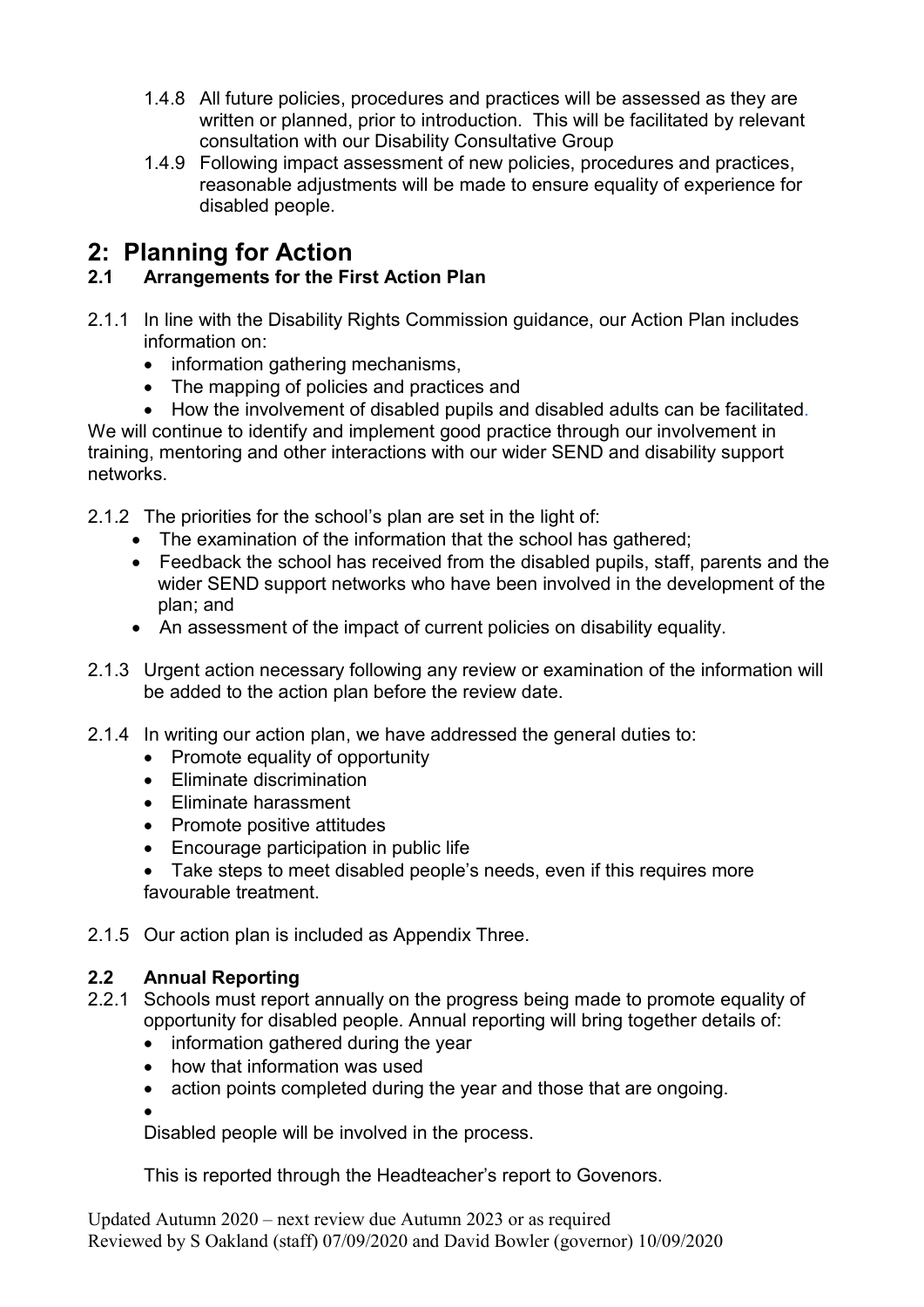# 3. Implementation

#### 3.1 Implementation, Monitoring and Evaluation of the Action Plan

The implementation of the Action Plan will be overseen by the governing body. A report will be made to the governors each year by SENDCO

- 3.1.1 A checklist to aid governors is included as Appendix Four.
- 3.1.2 The Action plan will be dovetailed with the School Improvement Plan and the Accessibility Plan in order to increase the effectiveness of these.
- 3.1.3 The evaluation the effectiveness of our Action Plan will be reflected in our discussions with our school improvement partner and with Ofsted when the school is inspected.
- 3.1.4 As part of the New Relationship with Schools, the School Effectiveness Partners will include in their discussions with schools the attainment of and outcomes for all pupils including disabled pupils. Measures of achievement of pupils with disabilities will form part of our evaluation of the effectiveness of our Action Plan.

#### 3.2 Publication of the Action Plan

.

Our Action Plan will be published online and it will be available in paper format to anyone on request.

#### 3.3 Reviewing and Revising the Action Plan

- 3.3.1 As part of the review of the Plan, we will revisit the information that was used to identify the priorities and re-examine the information to assess whether the actions that the school has taken have positively affected opportunities and outcomes for disabled pupils, staff and parents.
- 3.3.2 The review of the Plan will inform its revision There will be ongoing two way communication with all of the schools disabled stakeholders and SEND networks to identify best practice and implement revisions and improvement to our plan, with the aim of continuously improving the opportunities and integration of our disabled pupils, staff and other stakeholders.
- 3.3.3 The Scheme will be reviewed annually

Mrs J Boston (Headteacher) will be responsible for initiating the review of this Plan.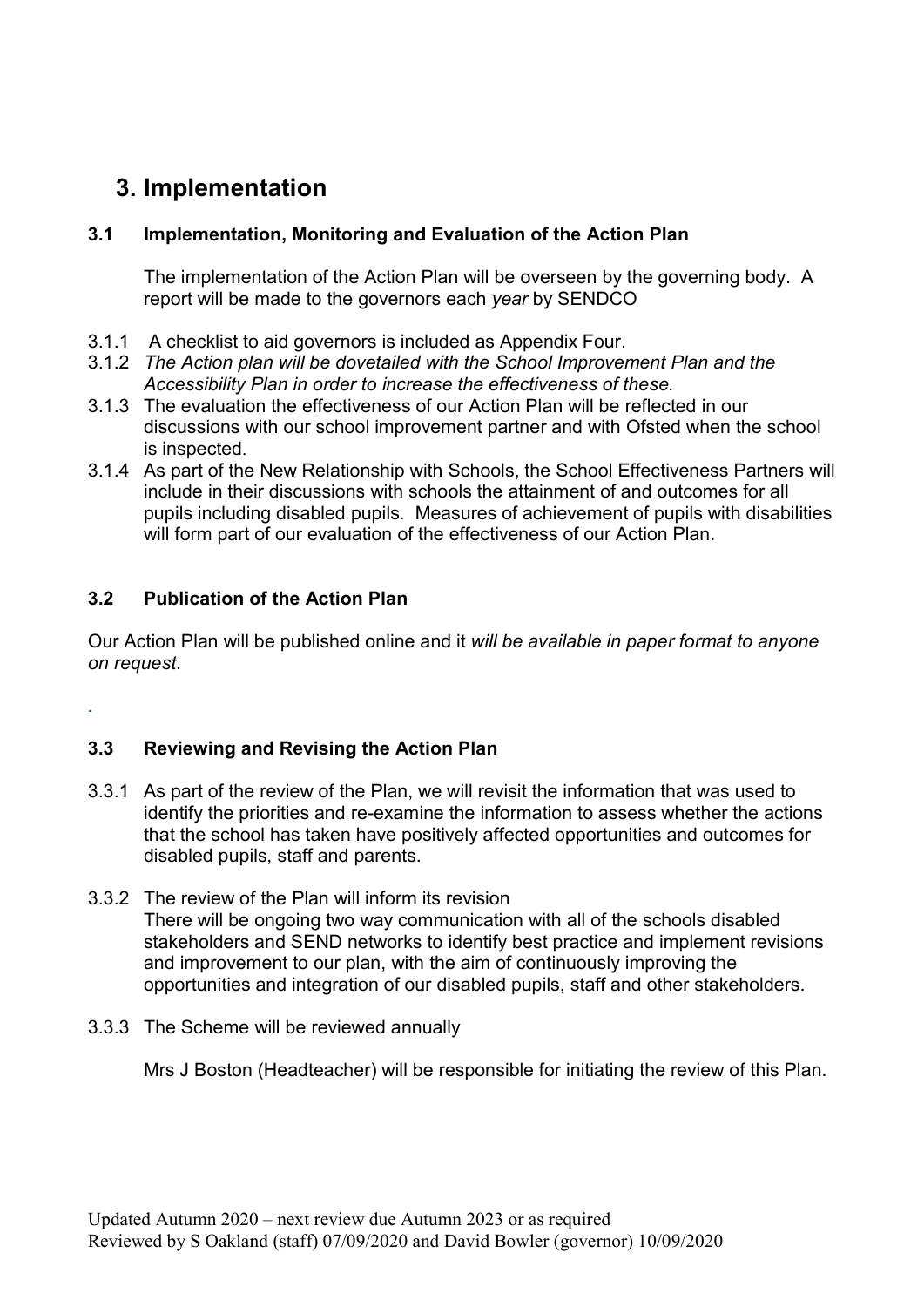

### Appendix One: Policies and their relevance to and potential impact on disabled people.

| <b>Policy</b>        |                      | Relevance (please tick) |     | Proposed term for |
|----------------------|----------------------|-------------------------|-----|-------------------|
|                      | <b>High</b>          | <b>Medium</b>           | Low | review            |
| <b>Inclusion</b>     |                      |                         |     | 3 years           |
| <b>Accessibility</b> | $\blacktriangledown$ |                         |     | 3years            |
| <b>SEND</b>          | $\checkmark$         |                         |     | annually (Autumn) |
|                      |                      |                         |     |                   |
|                      |                      |                         |     |                   |
|                      |                      |                         |     |                   |
|                      |                      |                         |     |                   |
|                      |                      |                         |     |                   |
|                      |                      |                         |     |                   |
|                      |                      |                         |     |                   |
|                      |                      |                         |     |                   |
|                      |                      |                         |     |                   |
|                      |                      |                         |     |                   |
|                      |                      |                         |     |                   |
|                      |                      |                         |     |                   |
|                      |                      |                         |     |                   |
|                      |                      |                         |     |                   |
|                      |                      |                         |     |                   |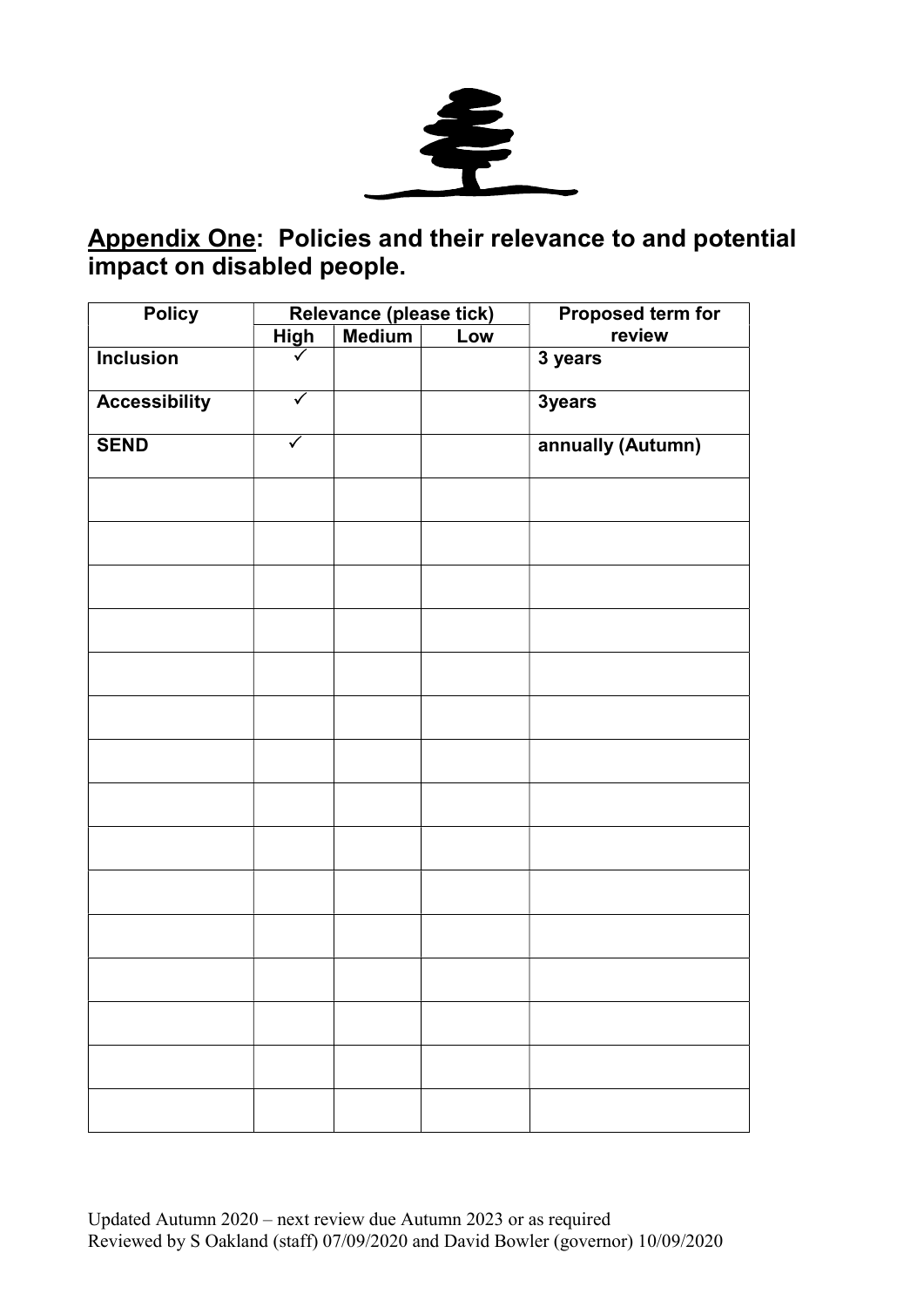

## Appendix Two: Procedures and Practices and their relevance to and potential impact on disabled people.

| Procedure or                                       | Relevance (please tick) |              |     | Proposed term for |  |  |
|----------------------------------------------------|-------------------------|--------------|-----|-------------------|--|--|
| <b>Practice</b>                                    | <b>High</b>             | Medium       | Low | review            |  |  |
| <b>Fire Drill</b>                                  | ✓                       |              |     |                   |  |  |
| <b>Off Site Visits</b>                             |                         | ✓            |     |                   |  |  |
| <b>Recruitment</b>                                 |                         | $\checkmark$ |     |                   |  |  |
| <b>Teaching</b><br>approaches &<br>differentiation | $\checkmark$            |              |     |                   |  |  |
| <b>Classroom</b><br>routines                       |                         |              |     |                   |  |  |
| <b>Registration</b><br>routines                    |                         |              | ✓   |                   |  |  |
| <b>Homework</b>                                    |                         | ✓            |     |                   |  |  |
| Communication<br>(internal &<br>external)          |                         | $\checkmark$ |     |                   |  |  |
| <b>Communication</b><br>(pupils)                   | $\checkmark$            |              |     |                   |  |  |
| <b>PE</b>                                          |                         | $\checkmark$ |     |                   |  |  |
| <b>Bullying</b>                                    |                         | ✓            |     |                   |  |  |
| <b>Behaviour</b>                                   |                         |              | ✓   |                   |  |  |
|                                                    |                         |              |     |                   |  |  |
|                                                    |                         |              |     |                   |  |  |
|                                                    |                         |              |     |                   |  |  |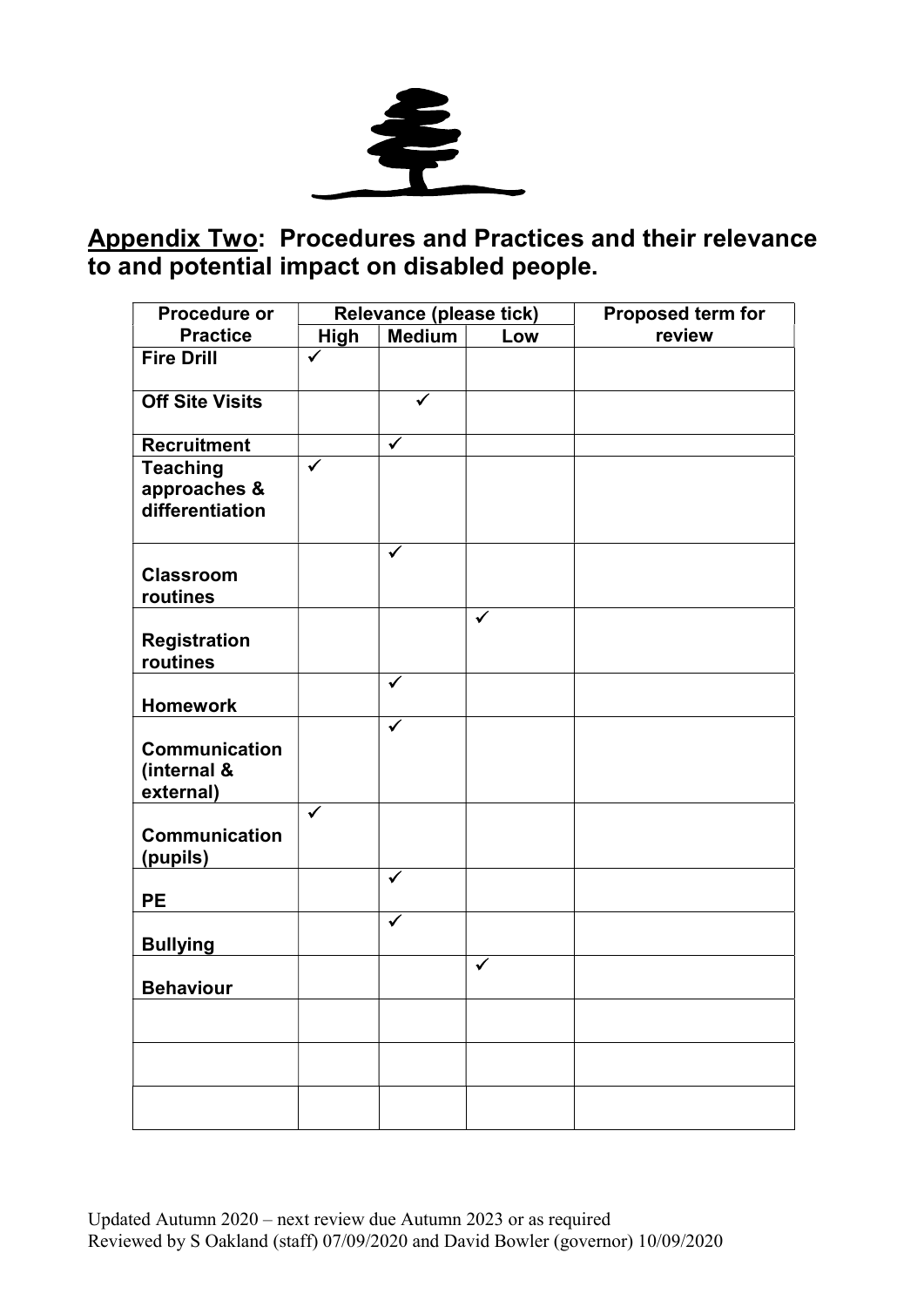### Appendix 3: Action Plan (2020 - 2023)



| <b>Priority</b>                                                        | <b>Responsible</b><br>Person (s)   | <b>Action Required</b>                                                                                                                 | <b>Resources</b> | <b>Timescale</b> | Date &<br>process of<br>review        | <b>Success Criteria</b>                                |
|------------------------------------------------------------------------|------------------------------------|----------------------------------------------------------------------------------------------------------------------------------------|------------------|------------------|---------------------------------------|--------------------------------------------------------|
| Set up and implement<br>systems to involve disabled<br>people.         | Senior<br>Leadership<br>Team (SLT) | 1. Maintain regular<br>communications with<br>the disability<br>consultative group                                                     |                  | Ongoing          | Spring 2021                           | regular meetings<br>conducted and actions<br>addressed |
|                                                                        | <b>SLT</b>                         | 2. Ensure information<br>relating to disability<br>gathered from the<br>induction packs is<br>collated and acted<br>upon               |                  | Ongoing          | Spring 2021                           | information collated<br>and acted upon                 |
| Establish a timescale for the<br>review of policies,<br>procedures and | <b>SLT</b>                         | subject leaders review<br>and update policies<br>Staff and governors to<br>review policies and<br>practices with disability<br>in mind |                  | Ongoing          | from<br>Autumn<br>2020 and<br>ongoing | All policies updated<br>with disability in mind        |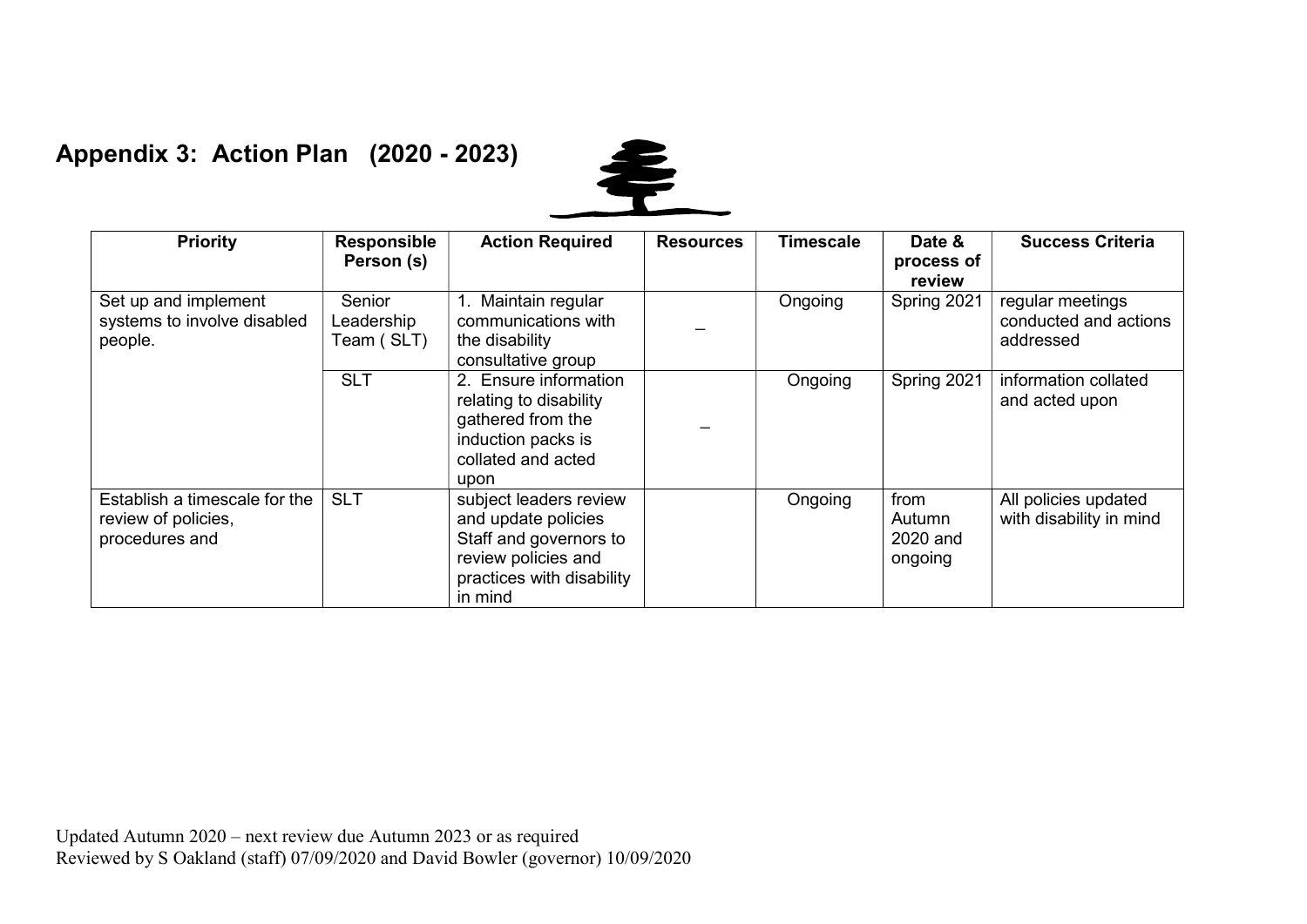# Action Plan

| <b>Priority</b>                                                                                                                                                                                                                                                                                 | <b>Responsible</b><br>Person (s) | <b>Action Requit</b>                                                                                    | <b>Resources</b> | <b>Timescale</b>                                                              | Date &<br>process of<br>review        | <b>Success Criteria</b>                                    |
|-------------------------------------------------------------------------------------------------------------------------------------------------------------------------------------------------------------------------------------------------------------------------------------------------|----------------------------------|---------------------------------------------------------------------------------------------------------|------------------|-------------------------------------------------------------------------------|---------------------------------------|------------------------------------------------------------|
| Review systems for<br>information gathering, in<br>order to meet the six<br>general duties outlined in<br>the 2005 Disability<br><b>Discrimination Act.</b><br>(i) Admissions,<br>(ii) Exclusions<br>(iii) Education<br>(iv) Curriculum<br>(v) Physical Environment<br>(vi) Written Information | HT / AHT<br><b>SENDCO</b>        | Ensure records are<br>available and up to<br>date regarding disabled<br>stakeholders and their<br>needs | <b>SIMS</b>      | <b>Summer Term</b><br>And for new<br>admissions<br>complete by<br><b>Xmas</b> | Ongoing<br>from<br>Autumn<br>2020     | <b>Register of Disabled</b><br>stakeholders up to<br>date. |
| Staff training on identifying<br><b>SEND pupils</b>                                                                                                                                                                                                                                             | SLT/<br><b>SENDCO</b>            |                                                                                                         |                  | Ongoing                                                                       | Ongoing<br>and from<br>Autumn<br>2020 |                                                            |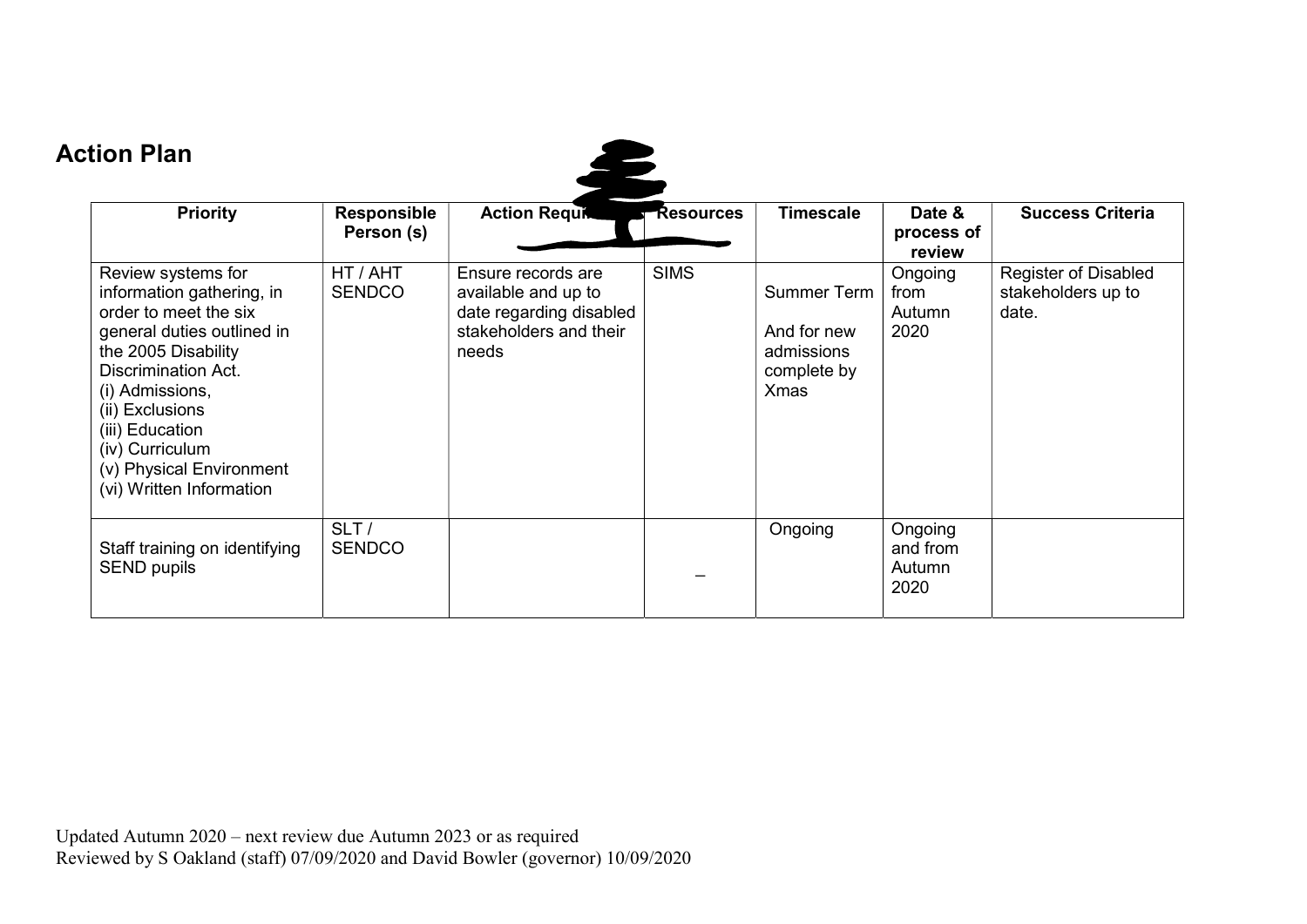## Action Plan



| <b>Priority</b>                                                                                                                                             | <b>Responsible</b><br>Person (s) | <b>Action Required Action Required Action</b>           |                             | <b>Timescale</b>                      | Date &<br>process of<br>review           | <b>Success Criteria</b>                     |
|-------------------------------------------------------------------------------------------------------------------------------------------------------------|----------------------------------|---------------------------------------------------------|-----------------------------|---------------------------------------|------------------------------------------|---------------------------------------------|
| Staff to be made aware on<br>what 'reasonable<br>adjustments' may need to<br>be made to create positive<br>learning environment for all<br>disables groups. | (HT)<br><b>SENDCO</b>            | Time from INSET<br><b>Staff Meeting Time</b>            | LA pack                     | From Sept<br>2020 and<br>ongoing      | On going                                 | All staff aware                             |
| Parents, pupils and staff<br>given opportunity to self-<br>disclose disability.                                                                             | (HT)<br><b>SENDCO</b>            | Letters to parents and<br>staff                         | LA pack-<br>Case<br>studies | Annually and<br>on entry to<br>school | Annually<br>and on<br>entry to<br>school | <b>Register of Disabled</b><br>completed.   |
| Seek opportunities to<br>introduce disabled people<br>as positive role models<br>E.g. Sport, science, drama                                                 | HT&<br><b>SENDCO</b>             | Invite people in as<br>good role models for<br>children | Local links /<br>websites   | Ongoing from<br>Sept 2017             | Ongoing<br>opportunities                 | Measure impact on<br>children's perceptions |
| When recruiting new staff<br>state that we actively<br>encourage disabled<br>applicants to apply                                                            | SLT&<br>Governors                | Ensure it is explicit in<br>paperwork                   | Recruitment<br>papers       | As above                              | Ongoing<br>from Sept<br>2020             | Staff recruited                             |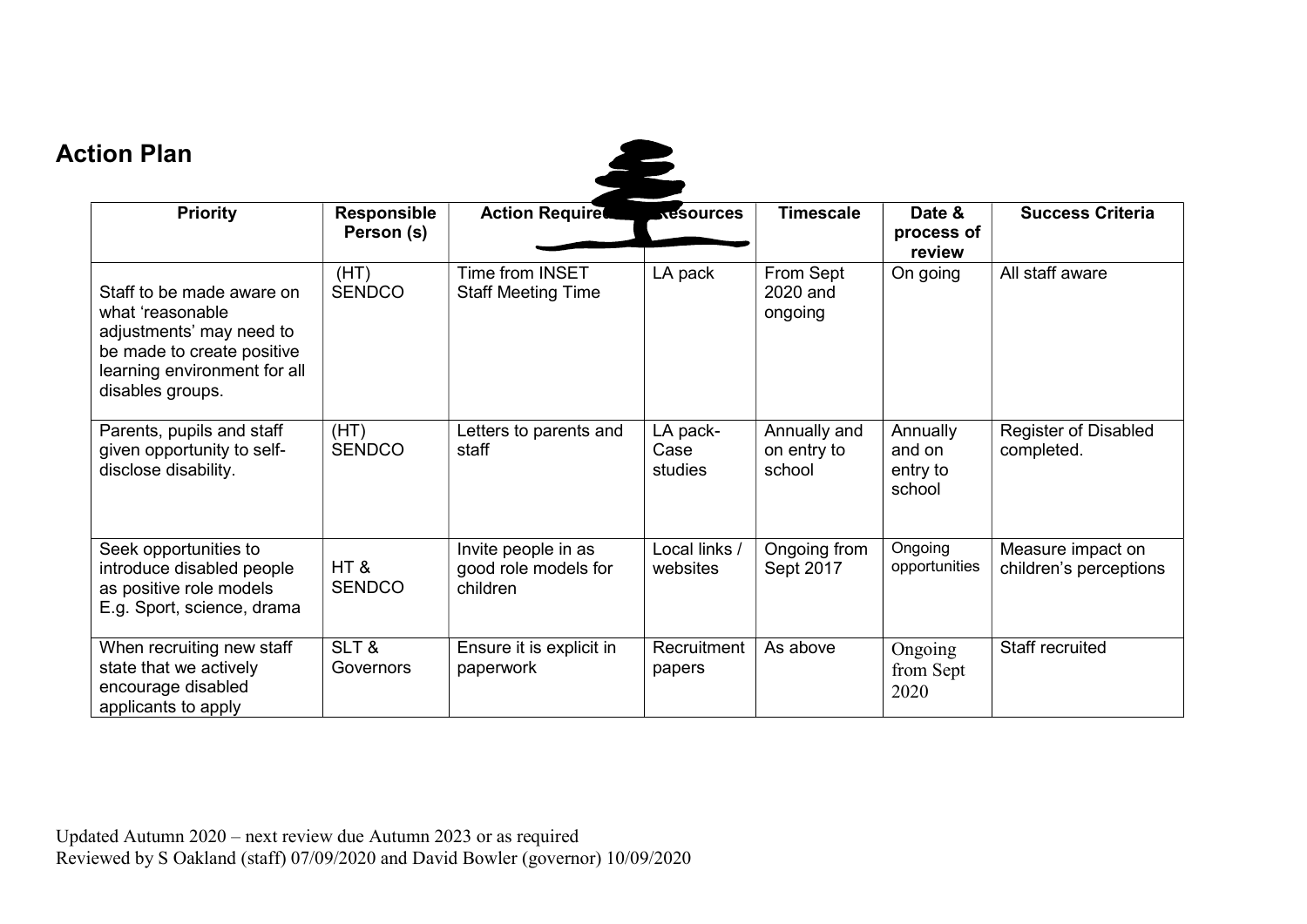

### Appendix Four: The disability equality duty and the governing body

Questions the governing body may want to ask itself as the 'responsible body' for the school:

| Duties to disabled pupils, staff and parents                                                                                                                                                                                                                                                                                                                                                                                                                                                                                                                                                                                                                                                  | <b>Yes</b> | <b>No</b> | <b>Evidence</b> |
|-----------------------------------------------------------------------------------------------------------------------------------------------------------------------------------------------------------------------------------------------------------------------------------------------------------------------------------------------------------------------------------------------------------------------------------------------------------------------------------------------------------------------------------------------------------------------------------------------------------------------------------------------------------------------------------------------|------------|-----------|-----------------|
| Does the GB receive regular reports on how the school is<br>meeting its duties to:<br>disabled pupils <sup>1</sup> ?<br>disabled staff?<br>disabled parents, carers, governors, other disabled<br>$\bullet$<br>people who use the school or may want to?                                                                                                                                                                                                                                                                                                                                                                                                                                      |            |           |                 |
| <b>Disability equality duty: General duty</b>                                                                                                                                                                                                                                                                                                                                                                                                                                                                                                                                                                                                                                                 |            |           |                 |
| Does the GB have regard to the need to:<br>promote equality of opportunity for disabled people?<br>eliminate disability discrimination?<br>eliminate disability-related harassment?<br>$\bullet$<br>promote positive attitudes towards disabled people?<br>$\bullet$<br>encourage participation by disabled people in public<br>$\bullet$<br>life?<br>take steps to meet disabled people's needs, even if this<br>$\bullet$                                                                                                                                                                                                                                                                   |            |           |                 |
| requires more favourable treatment?                                                                                                                                                                                                                                                                                                                                                                                                                                                                                                                                                                                                                                                           |            |           |                 |
| <b>Disability equality duty: Specific duty</b>                                                                                                                                                                                                                                                                                                                                                                                                                                                                                                                                                                                                                                                |            |           |                 |
| Does the school have a disability equality scheme?                                                                                                                                                                                                                                                                                                                                                                                                                                                                                                                                                                                                                                            |            |           |                 |
| Did the school involve disabled people (pupils, staff,<br>parents) in the development of the scheme?                                                                                                                                                                                                                                                                                                                                                                                                                                                                                                                                                                                          |            |           |                 |
| Does the school's scheme show:<br>how disabled people have been involved?<br>how information is gathered on the effect of the school's<br>$\bullet$<br>policies on:<br>- recruitment, retention of disabled staff?<br>- opportunities for, achievements of disabled pupils?<br>how the school assesses the impact of its policies,<br>$\bullet$<br>current or proposed, on disability equality?<br>the steps it is going to take to meet the general duty (the<br>$\bullet$<br>school's action plan)?<br>how information will be used to support the review of the<br>$\bullet$<br>action plan and to inform subsequent schemes?<br>Did the school implement the actions in its scheme within |            |           |                 |
| three years?                                                                                                                                                                                                                                                                                                                                                                                                                                                                                                                                                                                                                                                                                  |            |           |                 |
| Does the GB:<br>report on its scheme annually?                                                                                                                                                                                                                                                                                                                                                                                                                                                                                                                                                                                                                                                |            |           |                 |

Updated Autumn 2020 – next review due Autumn 2023 or as required Reviewed by S Oakland (staff) 07/09/2020 and David Bowler (governor) 10/09/2020

 $\overline{a}$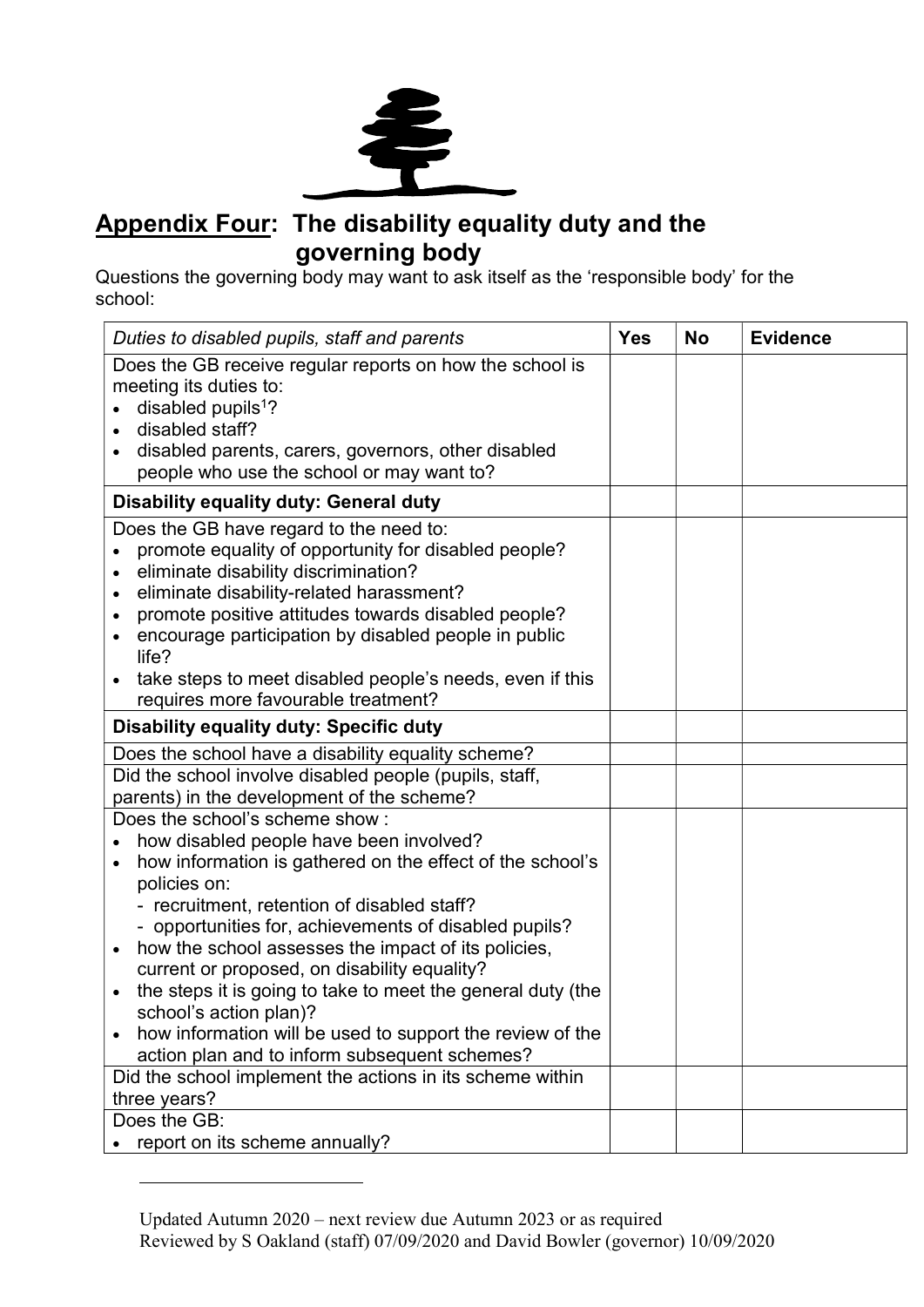

# Appendix Five: Access to Work

Access to Work is a scheme which is designed to help employers and disabled employees, or potential employees, find solutions to practical obstacles that prevent disabled people making the most of employment opportunities.

There are several ways in which Access to Work can help. For example, it can help pay for:

- communication support, for a deaf or hearing impaired person who may need support at an interview;
- a reader at work, for a blind or visually impaired person;
- special equipment (or alterations to existing equipment) to suit particular work needs arising from a disability; and
- help with the additional costs of travel to work for people who are unable to use public transport.

Access to Work can also pay for a support worker, if a disabled person needs practical help either at work or getting to work. The type of support on offer might include:

- someone to read to a person with a visual impairment;
- someone to support communication for a person with a hearing impairment; or
- a specialist coach for a person with learning difficulties.

Access to Work does not replace the normal responsibilities of the employer to implement Health and Safety regulations or replace the responsibilities required by the Disability Discrimination Act.

An employer or a disabled employee or potential employee can find out more by:

- contacting their local Disability Employment Adviser (DEA) through their nearest Jobcentre Plus Office. The DEA will put you in touch with an Access to Work Adviser who will discuss your particular circumstances with you;
- looking on the Jobcentre Plus website: www.jobcentreplus.gov.uk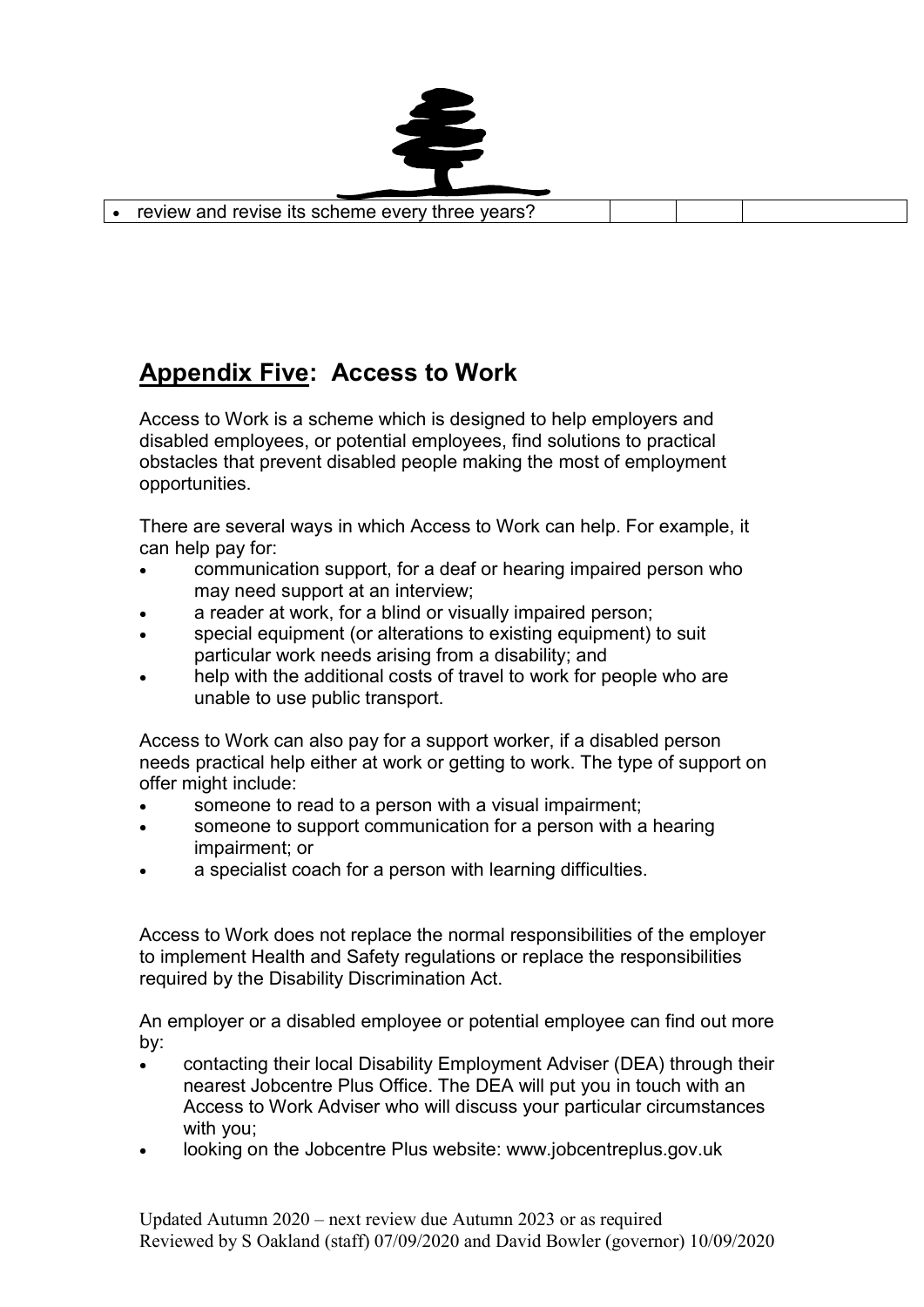

### Accessibility Plan (Appendix Six): **Disability Equality Register**

Any member of the school community who has a disability that is not minor or trivial and that has lasted longer that twelve months should be included on this register. This disability may be concerned with problems with any of the following: mobility, dexterity, coordination, games, lifting, continence, speech, hearing, seeing, memory, learning, perception of risk etc.

| <b>Teacher's Name</b> |                             | Autumn 2020                                                                                    |  |  |  |
|-----------------------|-----------------------------|------------------------------------------------------------------------------------------------|--|--|--|
| <b>Child's Name</b>   | <b>Nature of disability</b> | Has the disability been<br>confirmed? If yes,<br>name of agency and/or<br>supporting evidence. |  |  |  |
|                       | <b>Foundation Stage</b>     |                                                                                                |  |  |  |
|                       |                             |                                                                                                |  |  |  |
|                       |                             |                                                                                                |  |  |  |
|                       | <b>Year One</b>             |                                                                                                |  |  |  |
|                       |                             |                                                                                                |  |  |  |
|                       |                             |                                                                                                |  |  |  |
| <b>Year Two</b>       |                             |                                                                                                |  |  |  |
|                       |                             |                                                                                                |  |  |  |
|                       |                             |                                                                                                |  |  |  |
|                       |                             |                                                                                                |  |  |  |
|                       |                             |                                                                                                |  |  |  |
|                       |                             |                                                                                                |  |  |  |
|                       |                             |                                                                                                |  |  |  |
|                       |                             |                                                                                                |  |  |  |
|                       |                             |                                                                                                |  |  |  |
|                       |                             |                                                                                                |  |  |  |
|                       |                             |                                                                                                |  |  |  |
|                       |                             |                                                                                                |  |  |  |